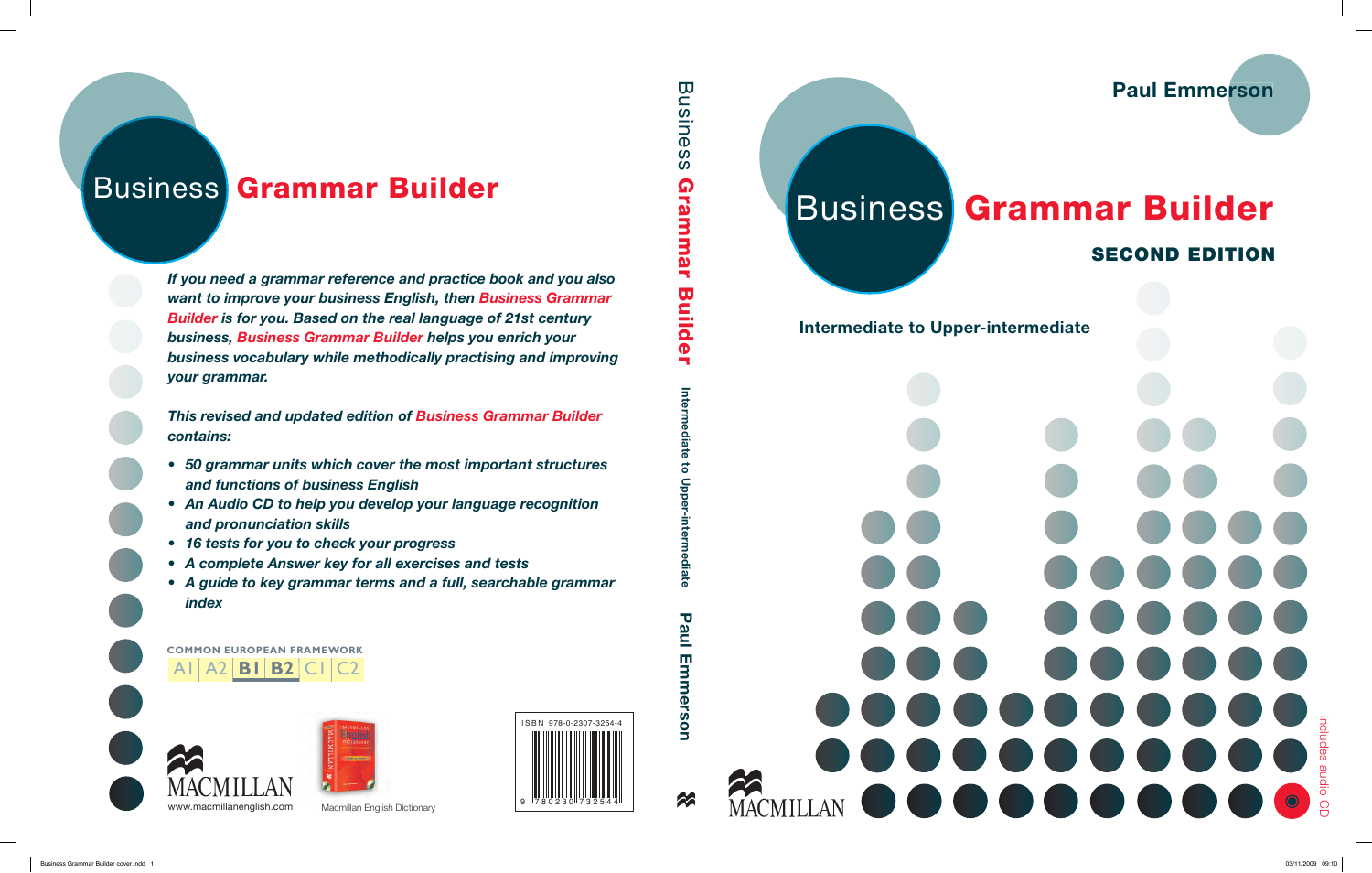# **Contents**

 $\overline{\phantom{a}}$ 

# **LIST OF GRAMMAR TERMS** 8

|   | <b>VERB TENSES</b>                   |                                                                                                                                                                         |    |
|---|--------------------------------------|-------------------------------------------------------------------------------------------------------------------------------------------------------------------------|----|
|   | <b>Present time 1</b>                | present simple, present continuous, time expressions                                                                                                                    | 10 |
| 2 | <b>Present time 2</b>                | present simple or continuous?, present continuous or<br>present perfect continuous?, other uses of present tenses,<br>state verbs                                       | 14 |
| 3 | Past time 1                          | past simple, past continuous, time expressions                                                                                                                          | 18 |
| 4 | Past time 2                          | past perfect, past perfect continuous, time expressions,<br>used to/would + infinitive                                                                                  | 22 |
| 5 | <b>Connecting past and present 1</b> | present perfect, time expressions, been (to) and gone (to)                                                                                                              | 26 |
| 6 | <b>Connecting past and present 2</b> | past simple or present perfect?, present simple or present<br>perfect?, present perfect continuous, time expressions,<br>present perfect or present perfect continuous? | 30 |
| 7 | <b>Future 1</b>                      | will, be going to, present continuous, time expressions                                                                                                                 | 34 |
| 8 | <b>Future 2</b>                      | using when/after/until, etc., fixed timetables, future continuous,<br>future perfect, was going to, other ways to talk about the future,<br>future probability          | 38 |
|   | <b>PASSIVES</b>                      |                                                                                                                                                                         |    |
| 9 | <b>Passive 1</b>                     | form, focus on important information, systems and processes,<br>by, transitive and intransitive verbs                                                                   | 42 |
|   | 10 Passive 2                         | maintaining the focus, being formal and impersonal,<br>passive + infinitive, verbs with two objects, have something done,<br>to be born                                 | 46 |
|   | <b>MODALS AND RELATED VERBS</b>      |                                                                                                                                                                         |    |
|   | 11 Modals, etc. 1                    | form, ability, past ability, will                                                                                                                                       | 50 |
|   | 12 Modals, etc. 2                    | obligation, no obligation, permission, prohibition, past forms,<br>opinions and advice, past criticism                                                                  | 54 |
|   | 13 Modals, etc. 3                    | degrees of probability, certainty and deduction, expectation,<br>uncertainty, probability in the past, 'possibility'                                                    | 58 |
|   | 14 Modals, etc. 4                    | direct/indirect language, requests, requests with mind, permission,<br>offers and invitations, suggestions                                                              | 62 |
|   | <b>OUESTIONS</b>                     |                                                                                                                                                                         |    |
|   | 15 Questions 1                       | yes/no questions, question words, question phrases,<br>question words as the subject, negative questions                                                                | 66 |
|   | 16 Questions 2                       | indirect questions, prepositions in questions,<br>What is it for?/What was it like?, question tags, reply questions                                                     | 70 |
|   | <b>CONDITIONALS</b>                  |                                                                                                                                                                         |    |
|   | 17 Conditionals 1                    | conditions and results, zero conditional, first conditional,<br>second conditional, unless, other modals                                                                | 74 |
|   | 18 Conditionals 2                    | third conditional, conditional (possible past), conditionals without if,<br>forms with wish, modal verbs in conditionals                                                | 78 |

 $\overline{\phantom{a}}$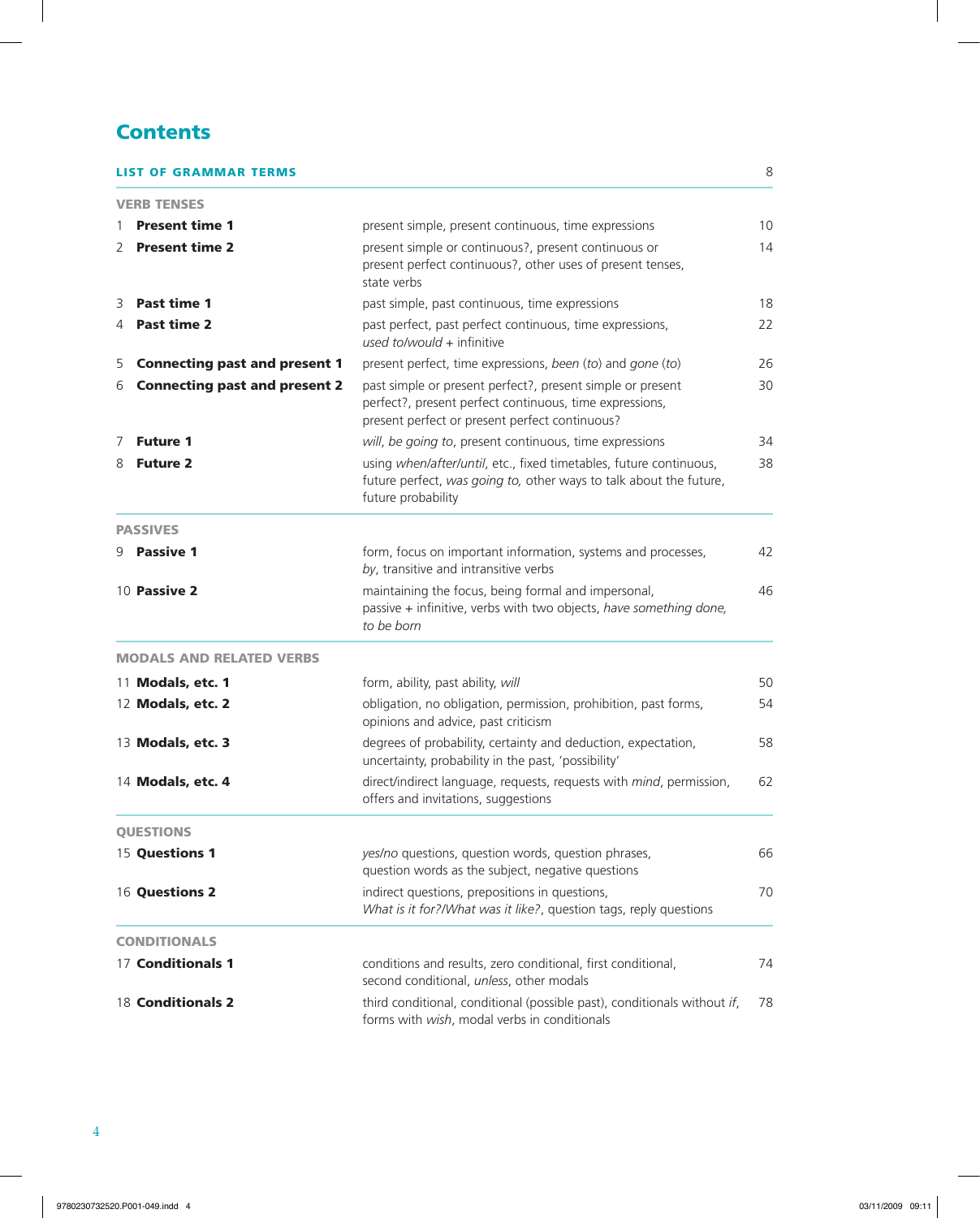|    | <b>VERBS FOLLOWED BY -ING OR INFINITIVE</b>  |                                                                                                                                             |     |
|----|----------------------------------------------|---------------------------------------------------------------------------------------------------------------------------------------------|-----|
|    | 19 Verb + -ing or infinitive 1               | verb + -ing, verb + to + infinitive,<br>verb + object + to + infinitive, make and let, verb + that clause                                   | 82  |
|    | 20 Verb + <i>-ing</i> or infinitive 2        | verb $+$ -ing or infinitive: change in meaning, verbs of perception,<br>verb + -ing or infinitive: little change in meaning, forms          | 86  |
|    | <b>OTHER VERB CONSTRUCTIONS</b>              |                                                                                                                                             |     |
|    | 21 Verbs and objects                         | transitive verbs, intransitive verbs, verbs with both transitive<br>and intransitive forms, verb + two objects                              | 90  |
|    | 22 Phrasal verbs 1                           | understanding phrasal verbs, separable phrasal verbs,<br>inseparable phrasal verbs                                                          | 94  |
|    | 23 Phrasal verbs 2                           | phrasal verb $+$ preposition $+$ object, phrasal verbs with two particles,<br>particle meanings in phrasal verbs                            | 98  |
|    | 24 The -ing form                             | as a noun, as an adjective, after prepositions,<br>used to begin a clause, negative/perfect/passive                                         | 102 |
|    | 25 make & do, have, get                      | make & do, have, get                                                                                                                        | 106 |
|    | <b>REPORTED SPEECH</b>                       |                                                                                                                                             |     |
|    | 26 Reported speech 1                         | tense changes, no tense change, people/places/times/things                                                                                  | 110 |
| 27 | <b>Reported speech 2</b>                     | say or tell?, other reporting verbs, It was agreed that,<br>reporting questions, reporting commands and requests                            | 114 |
|    | <b>RELATIVE CLAUSES</b>                      |                                                                                                                                             |     |
|    | 28 Relative clauses 1                        | relative clauses, relative pronouns, leaving out the relative pronoun,<br>non-defining relative clauses, relative pronouns and prepositions | 118 |
|    | 29 Relative clauses 2                        | combining sentences, use of what, use of where/when/why,<br>relative clauses with a participle                                              | 122 |
|    | <b>NOUNS, PRONOUNS AND ARTICLES</b>          |                                                                                                                                             |     |
|    | 30 <b>Countable and</b><br>uncountable nouns | countable nouns, uncountable nouns, singular or plural verb?,<br>a/an, a lot of, many/much, few/little, specific and general meanings       | 126 |
|    | 31 <b>Pronouns</b>                           | indefinite pronouns, some-/any-, every-/no-, reflexive pronouns                                                                             | 130 |
|    | 32 <b>Determiners</b>                        | all/many/much/a few/a little/etc., all meaning 'everything' or<br>'the only thing', no/none, each/every, both/either/neither                | 134 |
|    | 33 Possessives and compound<br>nouns         | possessive adjectives and pronouns: my/mine, etc.,<br>'s (apostrophe s), using of, compound nouns                                           | 138 |
|    | 34 Articles 1                                | a/an, a or an?, the, no article                                                                                                             | 142 |
|    | 35 Articles 2                                | place names, special uses of the, special uses of no article,<br>general and specific meanings                                              | 146 |

 $\overline{\phantom{a}}$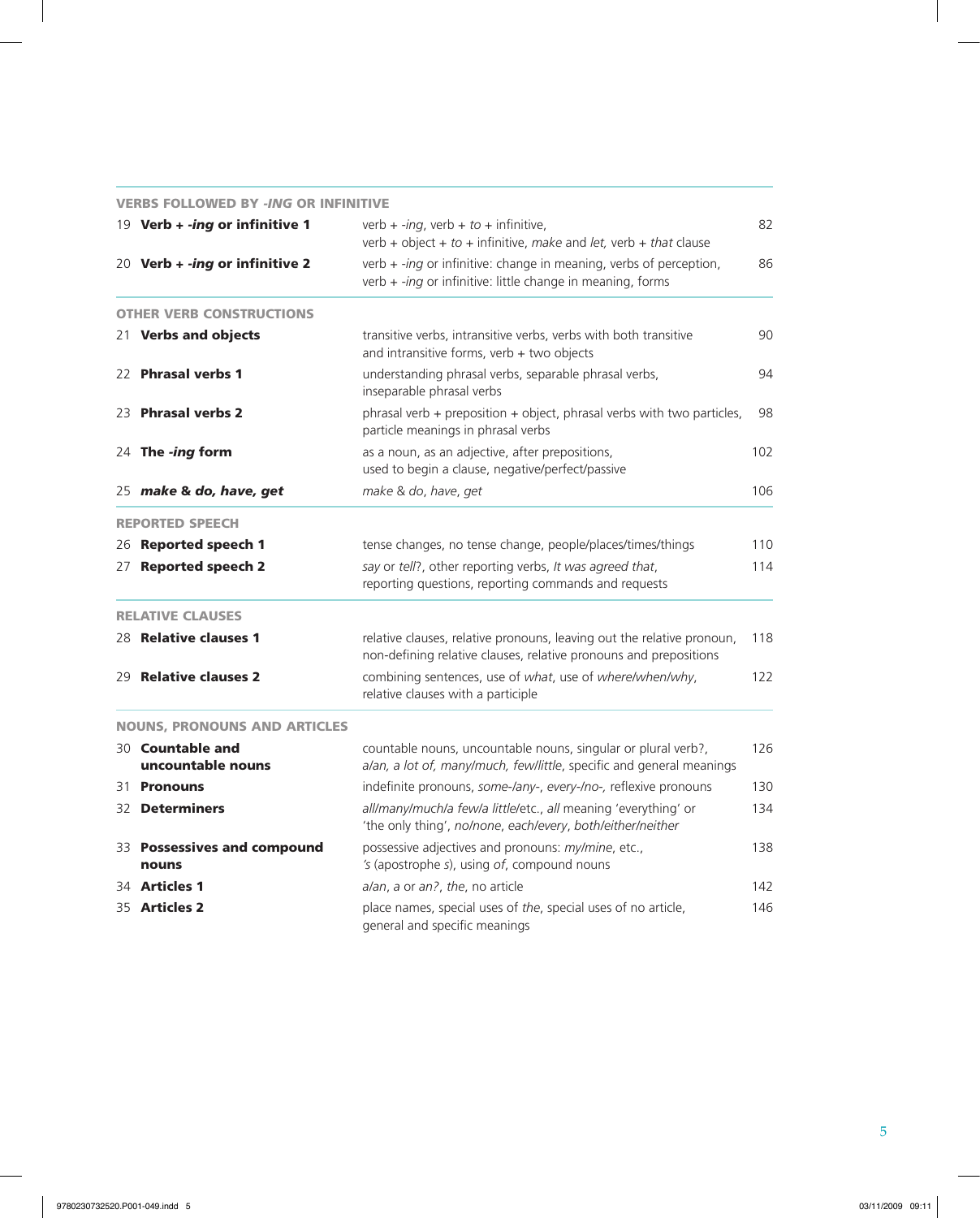| <b>ADJECTIVES AND ADVERBS</b>     |                                                                                                                                                                       |     |
|-----------------------------------|-----------------------------------------------------------------------------------------------------------------------------------------------------------------------|-----|
| 36 <b>Adjectives and adverbs</b>  | adjectives and adverbs, form of adverbs, gradable and<br>non-gradable adjectives, order of adjectives, interesting/interested                                         | 150 |
| 37 Comparing 1                    | form of comparatives, form of superlatives, other points,<br>as  as , comparing actions                                                                               | 154 |
| 38 Comparing 2                    | small and large differences, other structures with comparatives,<br>phrases with superlatives, comparing adverbs, comparing nouns                                     | 158 |
| 39 Adverbs of degree              | intensifying adverbs, too/enough/not enough, so/such a/such,<br>fairly/quite/rather/pretty                                                                            | 162 |
| 40 Time adverbs                   | in/on/at/no preposition, on time or in time?, for/since/during/ago,<br>during or while?, by/until, then/after/afterwards, calendar references                         | 166 |
| <b>LINKING WORDS AND PHRASES</b>  |                                                                                                                                                                       |     |
| 41 Linking words 1                | and/also/as well, but/although/though, despite/inspite of, whereas,<br>although or whereas or while?                                                                  | 170 |
| 42 Linking words 2                | because/as/because of/due to, so, to/for, so that, like/as/as if                                                                                                      | 174 |
| 43 Developing an argument 1       | linking across sentences, numbering points and concluding,<br>examples, true but surprising, alternatives, exceptions,<br>generalizing, summarizing                   | 178 |
| 44 Developing an argument 2       | other linking words and phrases, personal comment, at the end/<br>in the end/at last, if/unless/otherwise, abbreviations in written English                           | 182 |
| 45 Developing an argument 3       | emphasizing: preparatory it, The thing is, What we need is,<br>negative frequency and inversion, position of adverbs,<br>do/did with affirmatives, field of relevance | 186 |
| <b>PREPOSITIONS</b>               |                                                                                                                                                                       |     |
| 46 Prepositions of place          | at or in?, expressions with at/in/on, above/below/etc.,<br>opposite/next to/near/etc., other prepositions of place                                                    | 190 |
| 47 Verb + preposition             | verb + preposition, verb + object + preposition,<br>verb + different prepositions                                                                                     | 194 |
| 48 Adjective + preposition        | adjective + preposition, feelings, other adjectives,<br>adjective + choice of preposition                                                                             | 198 |
| 49 Noun + preposition             | noun + preposition, preposition + noun                                                                                                                                | 202 |
| <b>TRENDS, GRAPHS AND FIGURES</b> |                                                                                                                                                                       |     |
| 50 Trends, graphs and figures     | verbs describing trends, trend verbs with objects,<br>speed and amount of change, graphs and charts, figures,<br>linking words and phrases                            | 206 |

 $\mathcal{L}$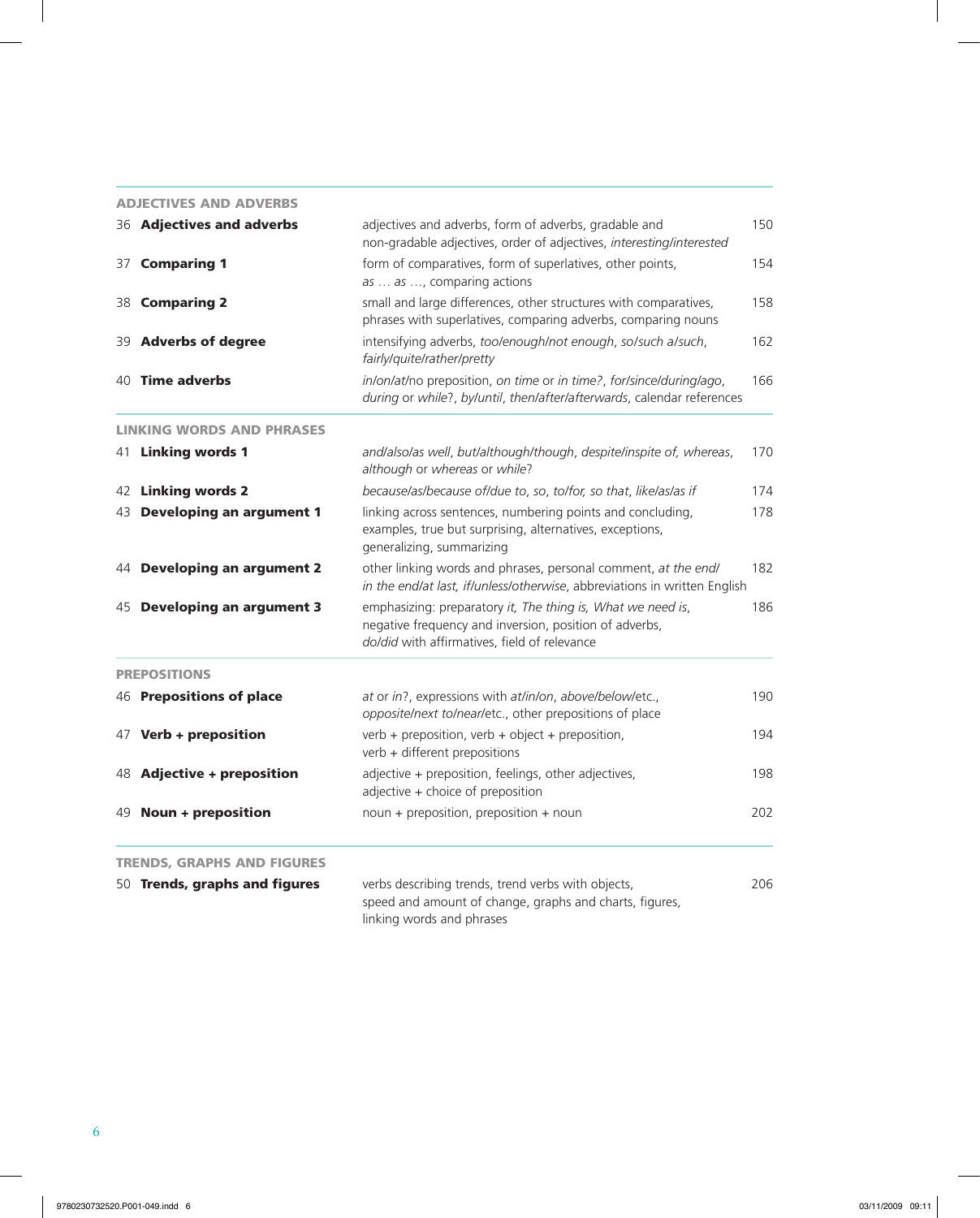# TEST BANK (FOR DIAGNOSIS OR REVIEW)

 $\mathcal{L}$ 

| Test 1 |         | Verb tenses: present (units 1-2)                     | 210 |
|--------|---------|------------------------------------------------------|-----|
| Test 2 |         | Verb tenses: past (units 3-4)                        | 212 |
| Test 3 |         | Verb tenses: connecting present and past (units 5–6) | 214 |
| Test 4 |         | Verb tenses: future (units 7-8)                      | 216 |
| Test 5 |         | Passives (units 9-10)                                | 218 |
| Test 6 |         | Modals (units 11-14)                                 | 220 |
| Test 7 |         | Questions (units 15-16)                              | 222 |
| Test 8 |         | Conditionals (units 17-18)                           | 224 |
| Test 9 |         | Verbs $+$ -ing or infinitive (units 19-20)           | 226 |
|        | Test 10 | Phrasal verbs (units 22-23)                          | 227 |
|        | Test 11 | make & do, have, get (unit 25)                       | 229 |
|        | Test 12 | Reported speech (units 26-27)                        | 230 |
|        | Test 13 | Relative clauses (units 28-29)                       | 231 |
|        | Test 14 | Nouns, pronouns and articles (units 30–35)           | 232 |
|        | Test 15 | Adjectives and adverbs (units 36-40)                 | 234 |
|        | Test 16 | Prepositions (units 46-49)                           | 236 |
|        |         | <b>APPENDICES</b>                                    |     |
| 1      |         | Regular verbs: all forms                             | 238 |
| 2      |         | Irregular verbs                                      | 240 |
| 3      |         | Diagram of the English verb system                   | 242 |
| 4      |         | British and American English                         | 244 |
|        |         | <b>STEN AND REPEAT SCRIPTS</b>                       | 246 |

ANSWER KEY 250

 $\overline{\phantom{a}}$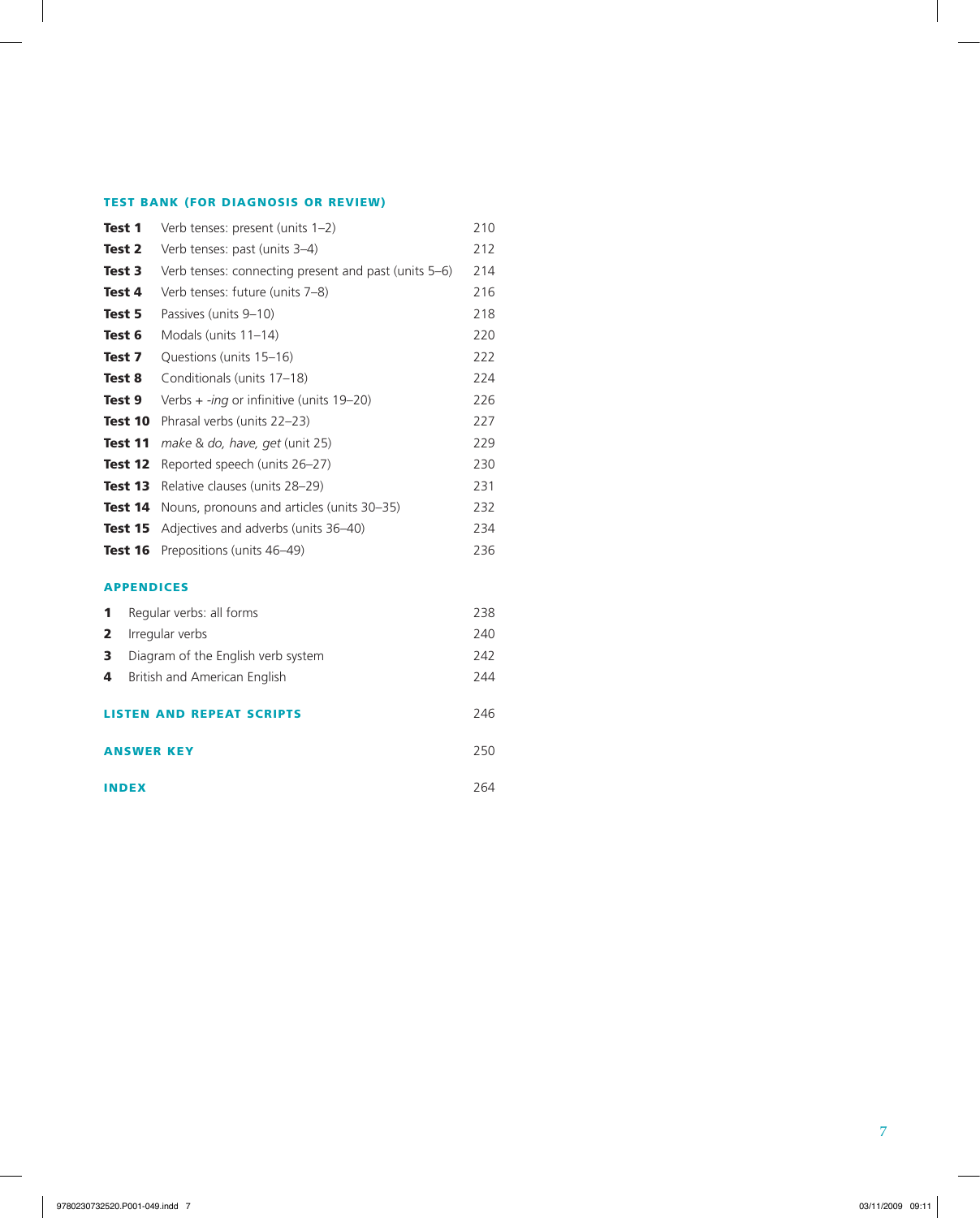# **6 Connecting past and present 2**

# A Past simple or present perfect?

The past simple is used to describe actions in a completed time period.

The present perfect is used when the time period includes the present.

*I lived in Milan many years ago.* (completed: now I live in another place)

*I've lived in Milan since 2008.* (a situation that started in the past and continues in the present: I still live there)

*I've been to Milan several times.* (life experience)

*My boss has agreed to your proposal.* (present result of a past action)

Time phrases used with the past simple (unit 3C) refer to a particular point in the past: *yesterday*, *last month*.

Time phrases used with the present perfect (unit 5C) link the past to the present: *since*, *never*, *this month*.

The choice of tense often depends on the situation and where our attention is.

*Good news! We've won the contract!* (recent news: the event is present in my mind)

*So, we won the contract, and then ...* (telling a story: the event feels distant in my mind)

# B Present simple or present perfect?

The present simple is used for permanent facts and states, and regular habits.

The present perfect makes a connection between past and present.

*I work here.*

(a permanent state: I work here every day)

*I've worked here for two years.* (I started two years ago and still work here now)

# C Present perfect continuous: form

The present perfect continuous is formed with the present perfect of *be*, and the -*ing* form of the verb. Negatives are formed with *not*.

*I've been (haven't been) waiting here for more than an hour. She's been (hasn't been) waiting here for ages.*

Questions are formed by inverting the subject and *have*.

*Have you been waiting long? Has she been waiting long?*

# D Present perfect continuous: uses

The present perfect continuous describes an action or situation in progress from the past up to the present.

*Production at this site has been increasing steadily since we started here five years ago.*

The present perfect continuous often emphasizes the length of time of the action.

*I've been working on this report all week.*

The present perfect continuous can be used for repeated actions.

*I've been calling her all afternoon, but she's always in a meeting.*

The action may be finished or continuing; we only know by the situation.

*You're late! I've been waiting here for ages!* (the waiting is finished now)

*I've been waiting for ages. Where is she?* (I will continue waiting)

# E Present perfect continuous: time expressions

Typical time expressions used with the present perfect continuous include: *all day*, *for months*, *for ages*, *recently*, *over the last few years*, *since*, *for*.

# F Present perfect or present perfect continuous?

Sometimes there is no difference in meaning between the present perfect and present perfect continuous.

*I've worked*/*been working here for two years.*

The choice of tense often depends on where our attention is. We use the present perfect if our attention is on the present result.

*I've written the report. Here it is.* (the finished report is in my mind)

We use the present perfect continuous if our attention is on the action in progress.

*I've been writing the report. I'm exhausted.* (the act of writing is in my mind)

If we give details of how many or how much, we do not use a continuous form.

*I've written three reports this week. I've done a lot of research on this company.*

**See page 243 for an overview of the English verb tense system.**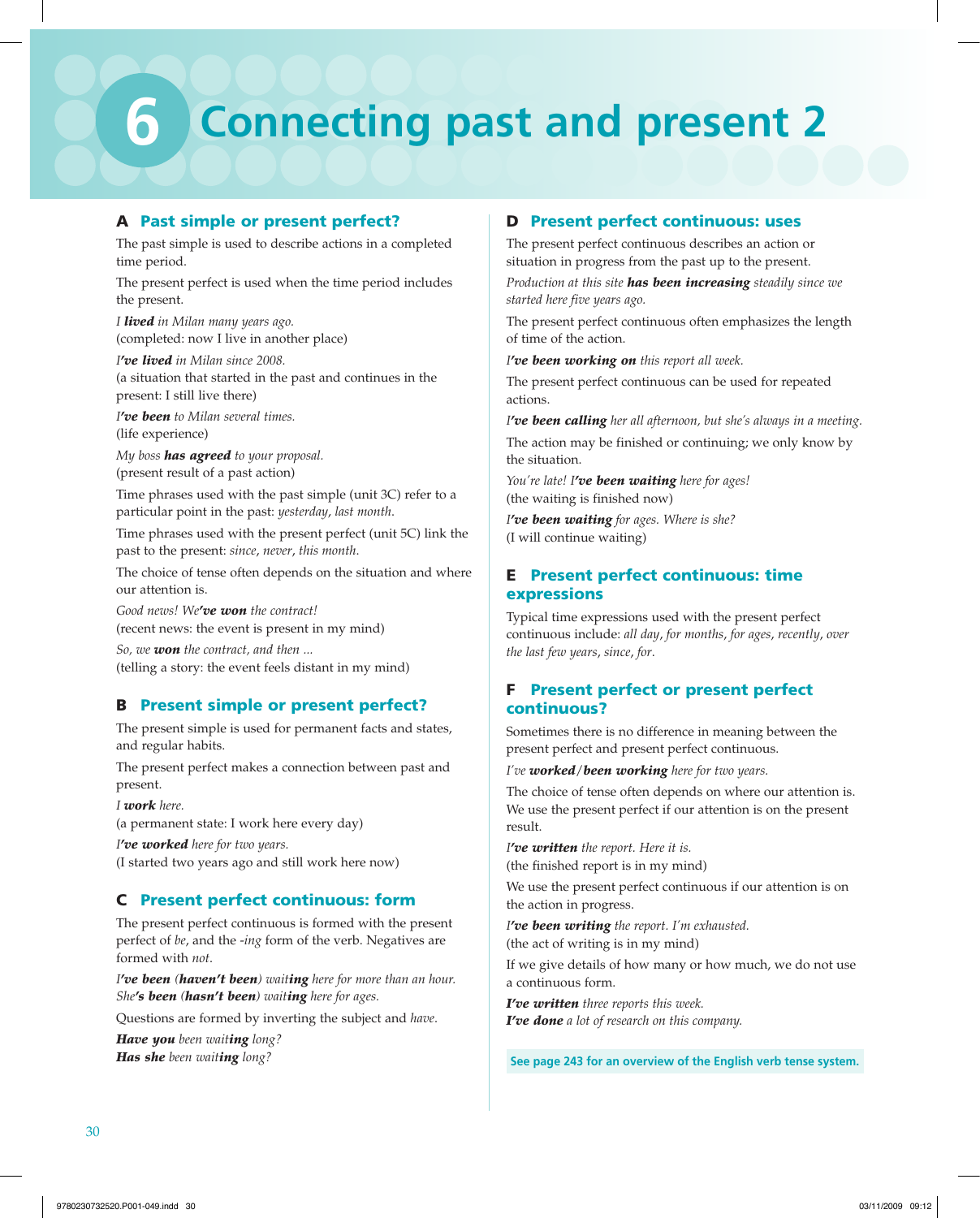# 6 Connecting past and present 2

# **Exercises**

# Sections A, B 6.1 Underline the correct words.

- 1 Yesterday *I phoned/I've phoned* the bank about our overdraft.
- 2 *I work/I have worked* here since the end of last year.
- 3 *I work/I have worked* from home one day a week.
- 4 I'm enjoying the conference. *I made/I have made* a lot of useful contacts.
- 5 *I saw/I've seen* Hugh Hopper a few days ago he sends his regards.
- 6 *We went/We have been* to an interesting seminar last week.
- 7 Today *has been/was* really busy and it's only lunchtime!
- 8 Today *has been/was* really busy. It's 7 pm I'm going home.
- 9 I'm sorry but Patricia *left/has left* the office an hour ago.
- 10 Patricia? No, she isn't here right now. She *left/has left* the office.

# Sections A, B 6.2 Put the verbs in brackets into either the present simple, past simple or present perfect.

- 1 The company is doing very well. Last year sales *went up* (go up) 15%, and so far this year they *have gone up* (go up) another 12%.
- 2 We (operate) all over Latin America. Recently we (set up) branches in Peru and Colombia.
- 3 (you/see) my laptop? I'm sure I (leave) it here earlier.
- 4 This \_\_\_\_\_\_\_\_\_\_\_ (not look) like the right block. Are you sure we  $\qquad$  (come) to the right address?
- 5 I (never/speak) to him, but I (speak) to his assistant on the phone yesterday.
- 6 I (work) for WorldCom since last year, but now I (want) to change jobs. (you/hear) of anyone taking on new staff?

# Sections C, D, F 6.3 In each mini-dialogue put one verb into the present perfect simple and the other into the **present perfect continuous. Use contractions where possible.**

- 1 A: What's the matter? You look worried!
	- B: Yes, I am. I *'ve been looking at* (look at) the contract in detail, and I *'ve noticed* (notice) a lot of potential problems.
- 2 A: I \_\_\_\_\_\_\_\_\_\_\_\_\_\_\_\_\_\_\_\_\_\_(call) Carol all day, but it goes straight to voicemail.
	- B: I expect she (go) to Head Office.
- 3 A: 'Tosca' is coming to the Opera House. (you see) it? B: Not yet, but I \_\_\_\_\_\_\_\_\_\_\_\_\_\_\_\_\_(look forward) to it for ages.
- Shall we go together? 4 A: How long (you produce) cars at this site?
	- B: About four years. We (invest) around twenty million dollars in plant and machinery.

"Oh, and your feelings have been trying to get in touch with you."

**VERB TENSES** 31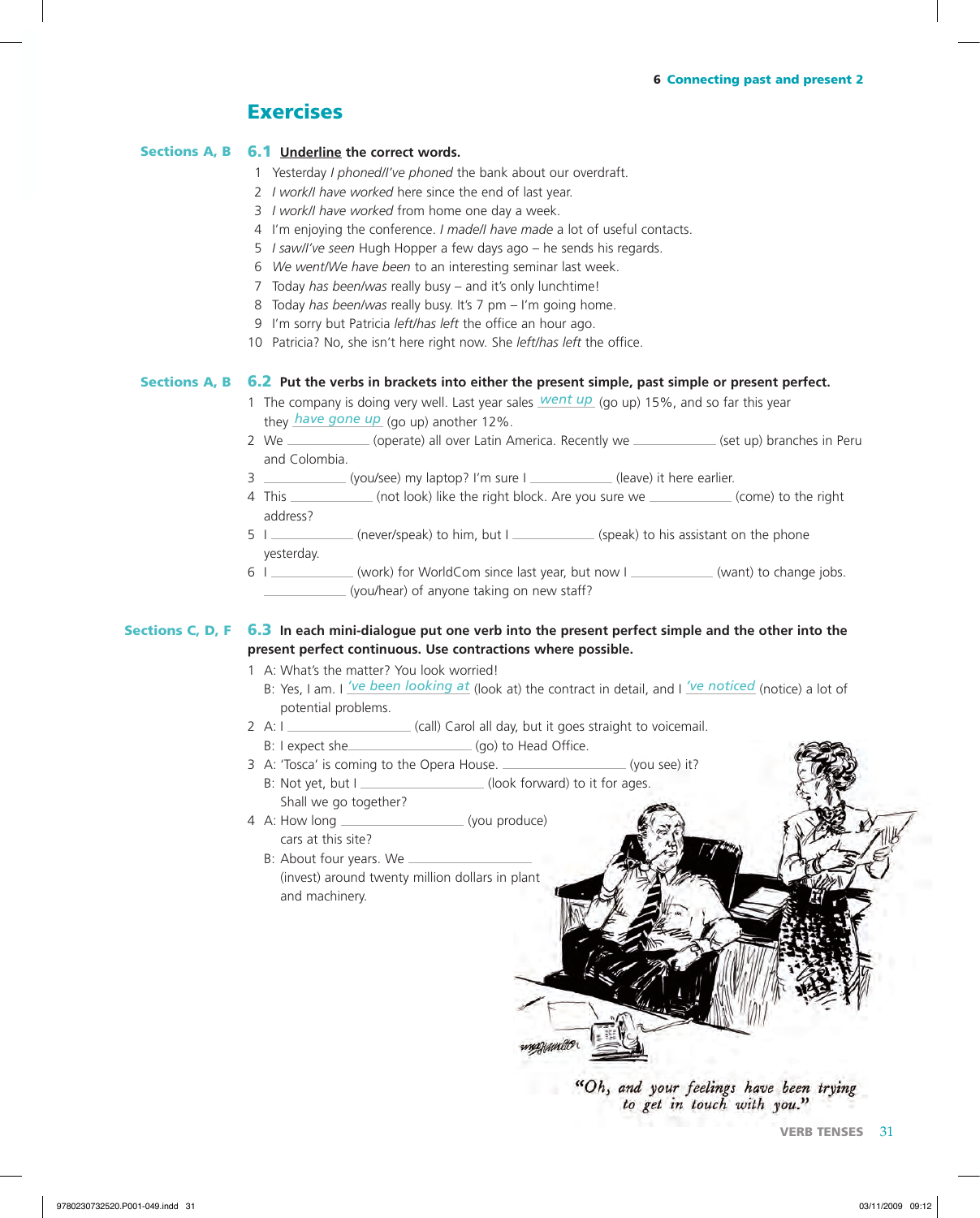# **Exercises**

# 6.4 **Put the verbs into the correct form of the past simple or present perfect simple. Use contractions where possible. Section A**

| VICTORIA: | Hi, Sue. I $\frac{1 \text{ haven't seen}}{2}$ (not/see) you for ages!        |  |
|-----------|------------------------------------------------------------------------------|--|
| SUE:      | (not/be)                                                                     |  |
|           | in touch with anyone recently.                                               |  |
| VICTORIA: | So what have you been up to?                                                 |  |
| SUE:      | You know $I^3$ (leave) my job in January so that I could go                  |  |
|           | freelance as a graphic designer?                                             |  |
| VICTORIA: | Yes, I remember you $4$ (talk) a lot about that last year.                   |  |
| SUE:      | Well, it $5$<br>$\hbox{\tt (be)}$ a really difficult year so far. I $^6$     |  |
|           | (never/do) anything like this before and it's much harder than I             |  |
|           | $7^{\circ}$<br>$(image).$ <sup>8</sup> $(you/ever/be) self-employed?$        |  |
| VICTORIA: | No, never, although I $^9$ (often/think) about it. So why                    |  |
|           | 10<br>(it/be) so difficult?                                                  |  |
| SUE:      | There's a lot of insecurity. At the beginning $I11$ (have) two or            |  |
|           | three good clients. These are people that $I^{12}$ (know) for many           |  |
|           | years. They're still with me. But apart from that nothing really.            |  |
| VICTORIA: | What about advertising in the specialist magazines?                          |  |
| SUE:      | Yes, $I^{13}$ (already/do) that $I^{14}$ (put) an advert                     |  |
|           | in Design Monthly a couple of months ago but there were only a few replies.  |  |
|           | But I have a new website and I'm quite optimistic about using it to generate |  |
|           | business. $I^{15}$ (finish) it just last week. It's optimized for search     |  |
|           | engines so that people can find me more easily. $I16$ (have) quite           |  |
|           | a few hits already, so things might improve soon.                            |  |
|           |                                                                              |  |

# 6.5 **Complete the text about technology stocks by putting the verbs into the correct form of the past simple or present perfect. Section A**

# **MARKET REPORT** a rocky road for tech stocks

| European investors <sup>1</sup> have watched (watch) US stock                        |
|--------------------------------------------------------------------------------------|
| markets nervously over the last few months. The problems with                        |
| US technology and telecomms stocks <sup>2</sup> _____________ (begin)                |
| last March, and since then share prices at companies like Intel,                     |
| HP and Apple $3$ (crash). Over the summer all                                        |
| these giants <sup>4</sup> ________________(announce) lower than expected             |
| profits, and investors fear that in the current economic climate                     |
|                                                                                      |
| turn of European stocks, and on Monday stocks in Germany's                           |
| SAP and Finland's Nokia <sup>6</sup> _______________ (fall) sharply. SAP             |
| $7$ (be) down 4%.                                                                    |
| But there was some good news for investors yesterday.                                |
| Capgemini <sup>8</sup> <sub>___________________ (release) figures which showed</sub> |
| that this year revenues $9$ (rise) to $\epsilon$ 9,100                               |
| million, up from €8,700 million last year. In recent years                           |
| Capgemini <sup>10</sup> <sub>____</sub> _____________(become) one of the leading     |
| players in the global IT services market, alongside IBM, EDS                         |
| and Accenture. The company $11$ (also/lead)                                          |



the way in the use of offshoring, often transferring work to countries such as India and Poland. This <sup>12</sup> (improve) profitability as well as providing a wider range of options in the event of a sudden change in the market.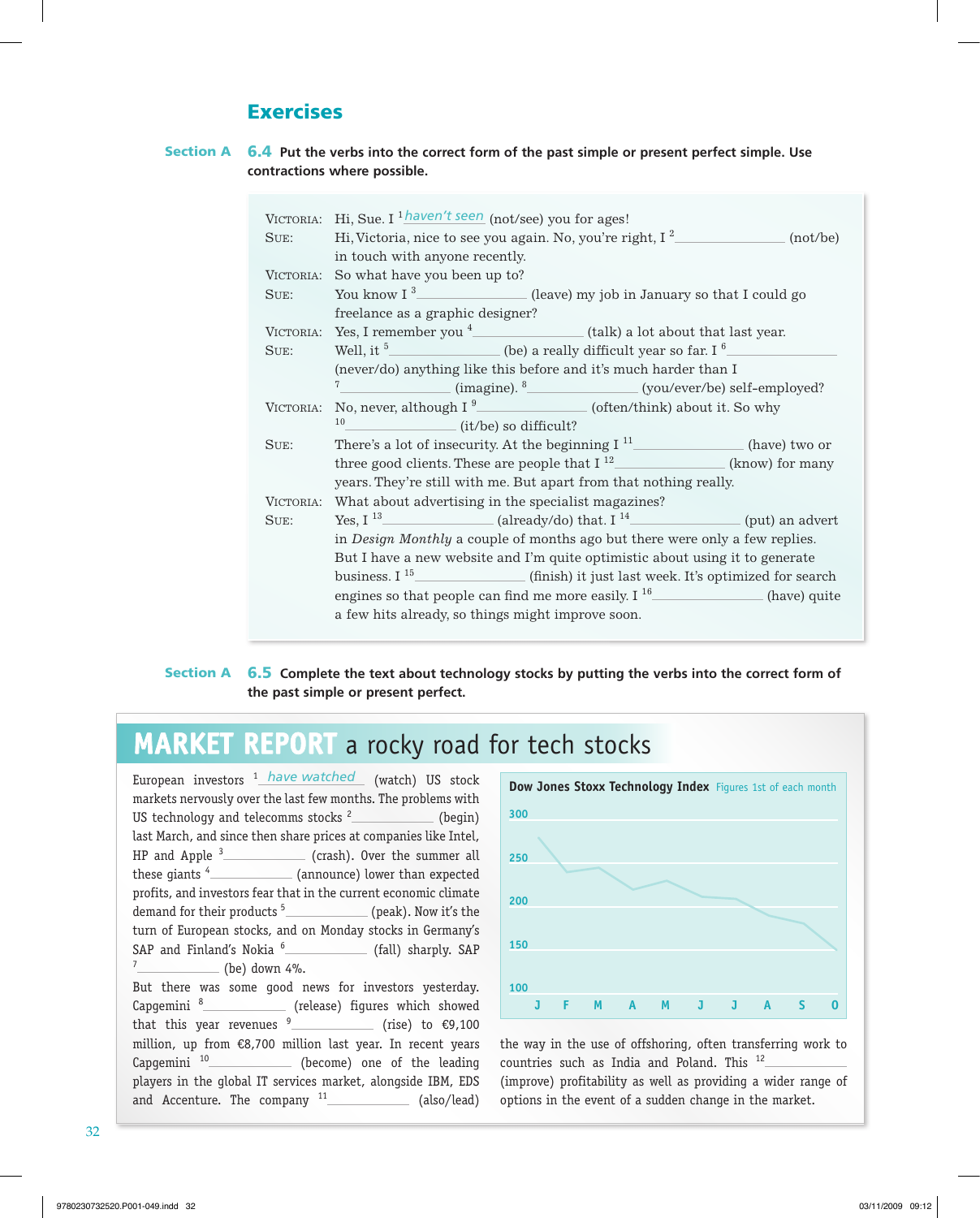# **Tasks**

speaking: listen and repeat

1 06 **You are going to hear eight phrases. Listen and repeat.**

2 **Translate these short texts taken from the Internet into your own language. Remember not to translate word for word, but rather to make it sound natural. Translate** 

The technology-heavy Nasdaq index has been falling for three weeks, and is now 34% lower than its March peak. Shares of companies announcing poor results have fallen by a third or a half after profits warnings.

**Washington Post website**

Since completing a consolidation phase three years ago, ThyssenKrupp has been following a sustained and profitable course of growth. The company has raised its earnings forecast for the current fiscal year to over  $\epsilon$ 3.2 billion before taxes.

**business-magazine.de website**

3 **Think about your life in the last year. Write answers to these questions using the past simple, present perfect simple and present perfect continuous.** Writing: personalized practice

- 1 How have you tried to keep fit and healthy?  *I've joined a health club. I went a few times after joining, but since then I haven't been at all. Also I've been trying to eat more healthy food. I don't really have much time for cooking, but I've learned a few new recipes.*
- 2 How have you spent your money?

3 What have you done to keep up with new ideas in your professional field?

4 Have you been anywhere interesting?

5 What haven't you done that you would like to have done? Why?

**Rehearsal for** the real world

4 **Look again at the dialogue in exercise 6.4 and notice how the speakers use the past simple and the present perfect. Now write a similar dialogue between yourself and a friend or colleague who you meet after not being in contact for some time. Start like this:**

Friend (give their name): Hi! I haven't see you for ages! Me: Me: Hi, nice to see you again.

**If you are working in class, read some dialogues aloud.**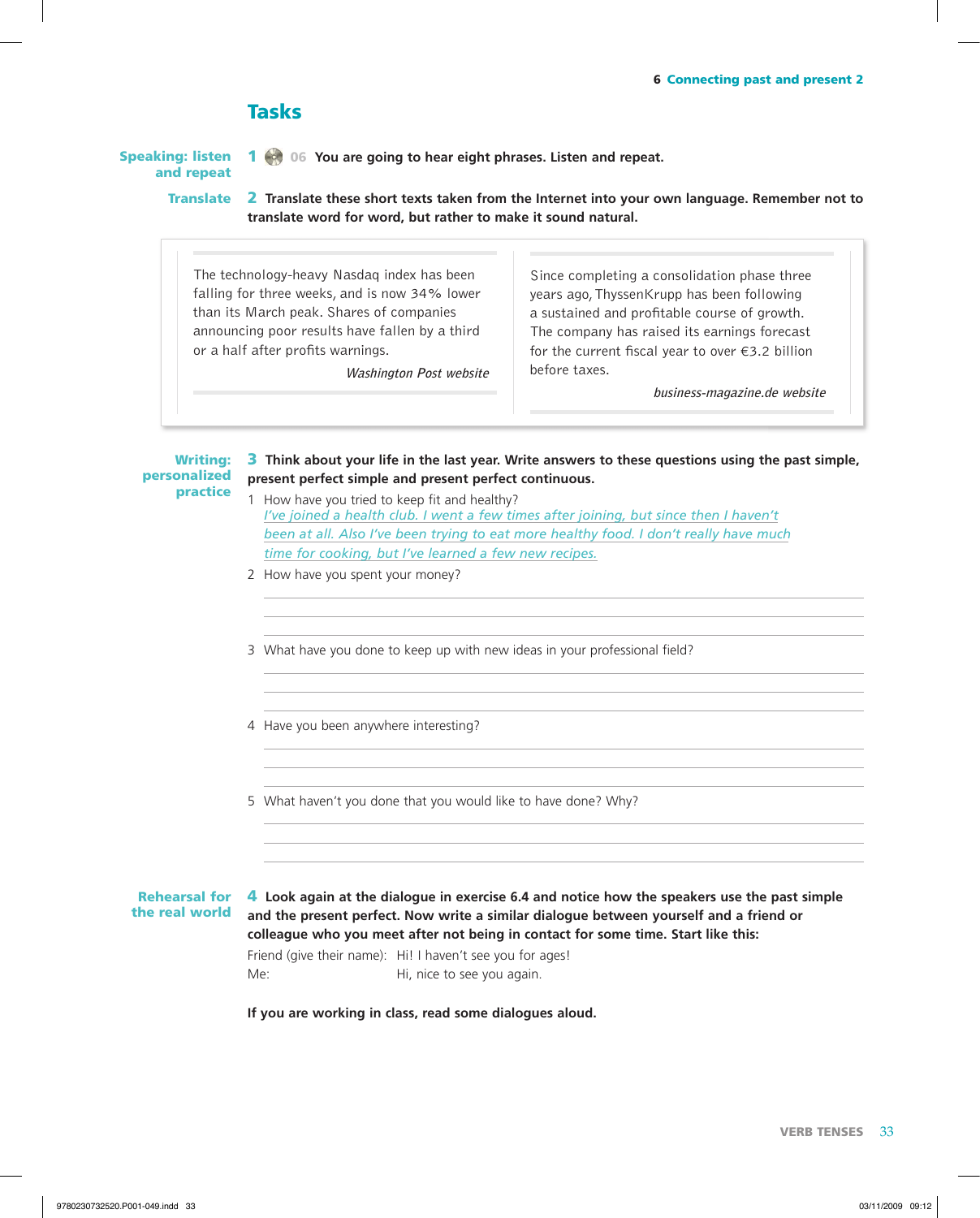# **43 Developing an argument 1**

# A Linking across sentences

Units 41 and 42 gave short, everyday words to join parts of a sentence. We can use longer, more formal words and phrases to link across sentences and within more complex sentences. Look at the examples below for *and*, *but* and *so*:

and: *In addition, Besides, Moreover, Furthermore* but: *However, Nevertheless, On the other hand* so: *Therefore, Consequently, As a result*

These words are typical of careful speech (e.g. presentations) and writing. They usually come at the start of a sentence and have a comma afterwards, but can come after a comma in the middle of a sentence.

*Supplier A is cheaper and has good delivery times. However, supplier B has better quality and is more flexible with volume.*

*This new process produces less waste, and as a result it's much better for the environment.*

# **B** Numbering points and concluding: *firstly*, *in addition*, *finally*, *overall*, *in conclusion*

We can use *First*/*Firstly*/*First of all* to begin a list of points. For other points we say *Second*/*Secondly*/*Third*/*Thirdly,* etc.

To add a point without numbering we can say *In addition, As well as this* or *Besides this*.

To finish the points we can say *Finally*.

*Why choose the Czech Republic? Well, first of all, it has a trained, flexible and relatively inexpensive workforce. As well as this, it has a good location in Central Europe near to key markets. Finally, it has good infrastructure.*

To conclude one particular discussion point we can say *Overall* or *Taking everything into consideration*.

*So, overall, things are improving.*

To finish and conclude more formally we can say *In conclusion*.

*In conclusion, I'd like to thank you all very much for coming here today.*

# C Examples: *for example*, *for instance*, *such as*

We can use *for example* or *for instance*.

*Our costs have gone up. For instance, the cost of steel has nearly doubled.* 

*Our costs have gone up. The cost of steel, for example, has nearly doubled.*

We use *such as* in the middle of a sentence to give examples. It is the same as 'like'. *Such as* is followed by a noun phrase, not a whole clause.

# 178 178 Some delays are beyond our control, **such as** strikes or bad weather.

# D True but surprising: *in fact*, *actually*

We use *In fact, Actually* or *As a matter of fact* to say what is really true, when this is surprising or different to what people think.

*We have plenty in stock. In fact, we could deliver tomorrow.* (surprising)

*I thought we had some in stock, but actually we don't.* (different)

# E Alternatives: *either … or*, *instead of*

We use *either* to begin a list of possibilities. We do not begin with *or*.

*Either we could cancel the launch, or we could simply postpone it.* (NOT Or we could ..., or we could ...)

We use *instead (of)* to mean 'in the place of something else'. At the end of a sentence, *instead* is used without *of*.

*Can we meet on Friday instead of Thursday? Instead of Thursday, can we meet on Friday? Can we meet on Friday instead?*

# F Exceptions: *except for*, *apart from*

We use *except*, *except for, with the exception of* or *apart from* to mean 'not including'.

*I contacted everyone except (for) Irina.*

# G Generalizing: *in general*, *on the whole*

To talk generally we can say: *In general, On the whole, As a rule, Typically, Broadly speaking*.

*In general, large public companies have five key relationships: customers, business partners, suppliers, employees and shareholders.*

If we want to make a balanced argument, we often use one of these phrases followed by a word like *but* + a contrasting idea.

*On the whole, I think you're right, although I disagree with you about the level of risk.* 

*As a rule, we usually ask for an upfront payment on a first-time order. However, I think we can be flexible on that.*

# H Summarizing: *so*, *basically*, *to sum up*

To summarize quickly we can use *So, Basically*, *In short* and *To put it simply.* To summarize more formally we can use *To sum up* and *In summary*.

*Basically, the whole idea is ridiculous. So, to sum up, I've looked at three main issues in my presentation. First, …*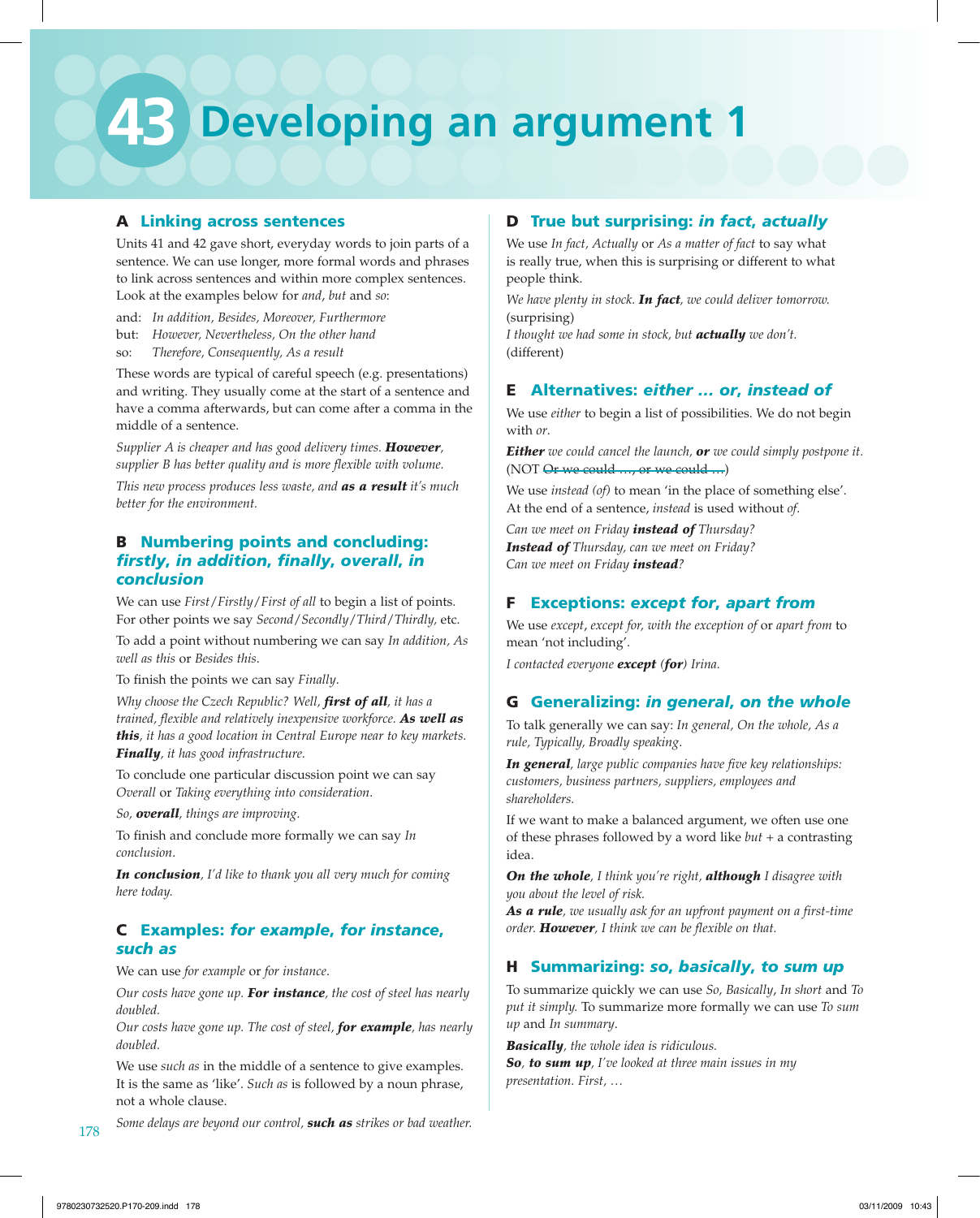# **Exercises**

## 43.1 **Underline the correct words. Sections**

A, C, D, E, F, G

1 If you don't want the Canon, what about this Panasonic instead/instead of?

- 2 The fall in share prices has made investors nervous. On the other side/hand, it could be an excellent buying opportunity.
- 3 As a rule/As a whole, I don't normally have a big lunch, but I'll come with you to the restaurant today.
- 4 All commodity prices rose last week, *apart/except* soybeans and wheat.
- 5 We can either/or wait for a train, or go by taxi.
- 6 I know Madrid very well. As a matter of fact/On the whole, I worked there for a short time many years ago.
- 7 For instance/On the whole I am a supporter of the green movement. However, I think that they are wrong to oppose nuclear energy.
- 8 I like to drive to work because I can go door-to-door. On the other hand/Besides, the train would probably be quicker.
- 9 I like to drive to work because I can go door-to-door. On the other hand/Besides, the company pays for my petrol.
- 10 Investment in areas *for example/such as* biotechnology can be risky.
- 11 Investment in some areas, *for example/such as* biotechnology, can be risky.
- 12 The résumés are all very strong, *except forlinstead of* these two here.

# **43.2** Complete the sentences with the words or phrases in the box. **Sections** A, C, D, E, F, G

| $ $ actually | moreover     | either    | except  | in general |
|--------------|--------------|-----------|---------|------------|
| linstead     | nevertheless | <b>SO</b> | such as | therefore  |

- 1 People think it's expensive, but *actually* over the long term it isn't.
- 2 The restaurant is open every day \_\_\_\_\_\_\_\_\_\_\_\_\_\_ Monday.
- 3 She is out of the country and \_\_\_\_\_\_\_\_\_\_\_\_\_\_ unable to attend the meeting.
- 4 I was going on Tuesday, but now I'm going on Monday \_\_\_
- 5 , I think the meeting went very well, although we didn't manage to agree on a budget for next year.
- 6 Some areas, \_\_\_\_\_\_\_\_\_\_\_\_\_\_ recruitment, are outsourced to other companies.
- 7 I'm sorry, I've had enough. \_\_\_\_\_\_\_\_\_\_\_\_ he goes, or I go.
- 8 It's reliable, safe and easy to use. it's excellent value for money.
- 9 It's reliable, safe and easy to use. the maintenance costs can be quite high.
- 10 \_\_\_\_\_\_\_\_\_\_\_\_\_\_, in short, we offer a full range of insurance products to both corporate and private clients.



*"On the one hand, eliminating the middleman would result in lower costs, increased sales, and greater consumer satisfaction; on the other hand, we're the middleman."*

# Sections A, C, G 43.3 Put four commas in this short paragraph.

In general taking an MBA is a good idea for an ambitious young

professional. However you do have to make some sacrifices. You miss out on

two years' valuable work experience for example and it can be very expensive.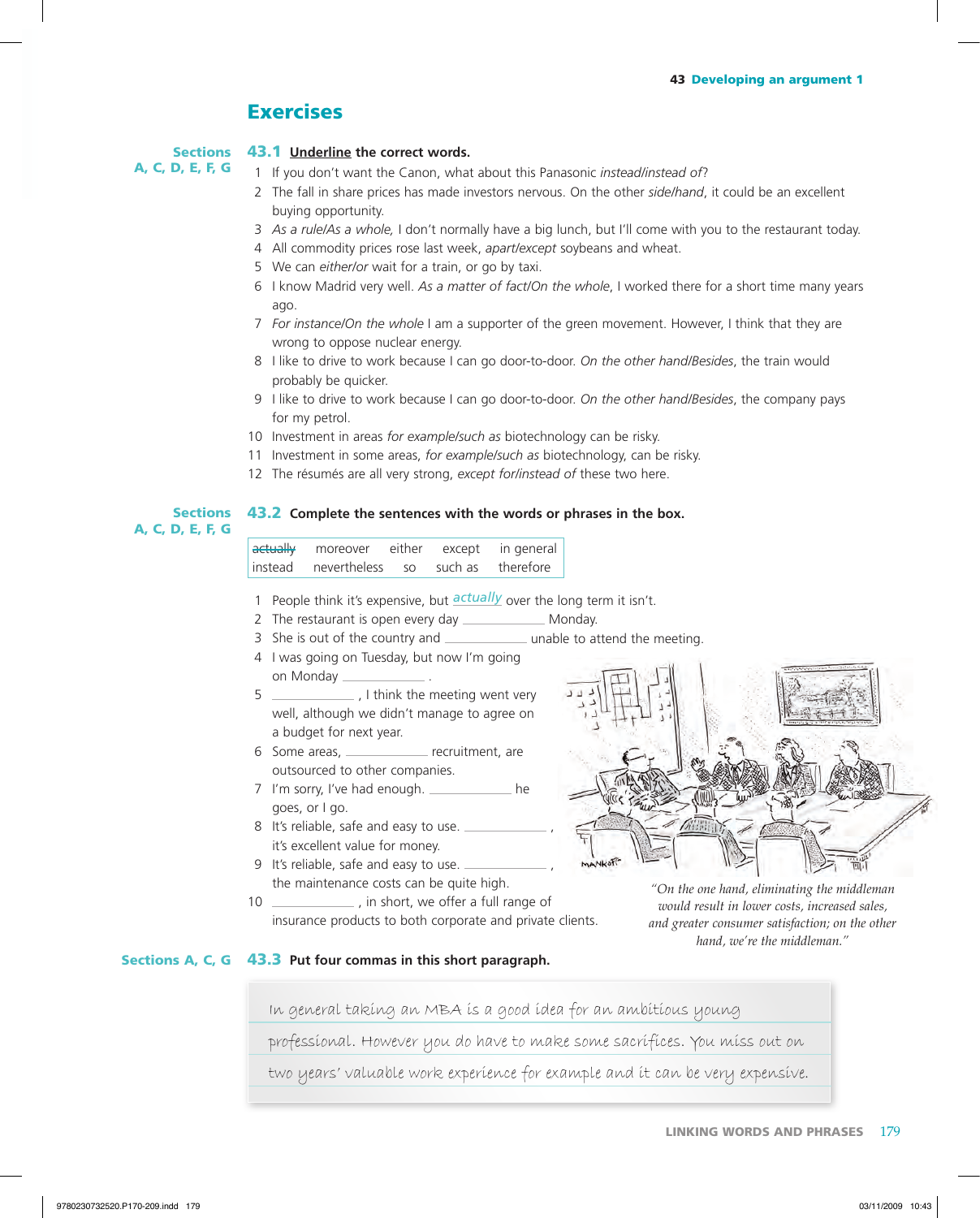# **Exercises**

43.4 **Read this article about traffic in city centres. Complete the article by choosing the best alternative from A, B, C or D below.** Sections A, B, C, D, E, F, G, H

|                                |                                                                                                                                                                                                                                                                                                                                                                                                                                                                                                                                                                                                                                                                                                                                                                                                                                                                                                                                                                                                                                       |               | Want to enter the city? Sorry, you'll have to pay.                                                                                                                                                                                                                                                                                                                                                                                                                                                                                                                                                             |
|--------------------------------|---------------------------------------------------------------------------------------------------------------------------------------------------------------------------------------------------------------------------------------------------------------------------------------------------------------------------------------------------------------------------------------------------------------------------------------------------------------------------------------------------------------------------------------------------------------------------------------------------------------------------------------------------------------------------------------------------------------------------------------------------------------------------------------------------------------------------------------------------------------------------------------------------------------------------------------------------------------------------------------------------------------------------------------|---------------|----------------------------------------------------------------------------------------------------------------------------------------------------------------------------------------------------------------------------------------------------------------------------------------------------------------------------------------------------------------------------------------------------------------------------------------------------------------------------------------------------------------------------------------------------------------------------------------------------------------|
|                                | raffic congestion in city centres is a big problem<br>for both businesses and residents. Policy makers<br>are being forced to think of solutions based on<br>public transport, road pricing and restricted<br>use of various kinds. What are the reasons<br>for this? $\frac{1}{1}$ , cars cause noise and<br>pollution in areas where people walk, shop<br>or go sightseeing. $2$ this, they require<br>parking areas, and space in city centres is<br>limited. And $3$ , cars cause traffic jams<br>and $4\frac{1}{\sqrt{1-\frac{1}{\sqrt{1-\frac{1}{\sqrt{1-\frac{1}{\sqrt{1-\frac{1}{\sqrt{1-\frac{1}{\sqrt{1-\frac{1}{\sqrt{1-\frac{1}{\sqrt{1-\frac{1}{\sqrt{1-\frac{1}{\sqrt{1-\frac{1}{\sqrt{1-\frac{1}{\sqrt{1-\frac{1}{\sqrt{1-\frac{1}{\sqrt{1-\frac{1}{\sqrt{1-\frac{1}{\sqrt{1-\frac{1}{\sqrt{1-\frac{1}{\sqrt{1-\frac{1}{\sqrt{1-\frac{1}{\sqrt{1-\frac{1}{\sqrt{1-\frac{1}{\sqrt{1-\frac{1}{\sqrt{1-\frac{1}{\sqrt{$<br>_____ , people do like the freedom and<br>convenience of using their own car, and alternatives |               | are often unavailable or of poor quality. What can<br>be done? Public transport has to become more<br>reliable and more comfortable. <sup>6</sup> _______, bicycle use<br>should be encouraged $-7$ , by having<br>more cycle lanes. Some large cities, 8_____<br>Cologne and Amsterdam, are already<br>organized in this way. But the most radical<br>measure is road pricing. Asking motorists<br>to pay to enter city centres is controversial,<br>but is an increasingly common solution. So,<br>9<br>unpopular measures will be needed to make the city<br>centre a more pleasant place to work and live. |
| 1 A As well                    | B First of all                                                                                                                                                                                                                                                                                                                                                                                                                                                                                                                                                                                                                                                                                                                                                                                                                                                                                                                                                                                                                        | $C$ In fact   | D As a result                                                                                                                                                                                                                                                                                                                                                                                                                                                                                                                                                                                                  |
| 2 A Besides                    | B Also                                                                                                                                                                                                                                                                                                                                                                                                                                                                                                                                                                                                                                                                                                                                                                                                                                                                                                                                                                                                                                | C For example | D Except                                                                                                                                                                                                                                                                                                                                                                                                                                                                                                                                                                                                       |
| 3 A for example                | B however                                                                                                                                                                                                                                                                                                                                                                                                                                                                                                                                                                                                                                                                                                                                                                                                                                                                                                                                                                                                                             | C instead     | D finally                                                                                                                                                                                                                                                                                                                                                                                                                                                                                                                                                                                                      |
| 4 A either                     | B both                                                                                                                                                                                                                                                                                                                                                                                                                                                                                                                                                                                                                                                                                                                                                                                                                                                                                                                                                                                                                                | C as a result | D instead of                                                                                                                                                                                                                                                                                                                                                                                                                                                                                                                                                                                                   |
| 5 A However                    | <b>B</b> Therefore                                                                                                                                                                                                                                                                                                                                                                                                                                                                                                                                                                                                                                                                                                                                                                                                                                                                                                                                                                                                                    | $C$ So        | D In conclusion                                                                                                                                                                                                                                                                                                                                                                                                                                                                                                                                                                                                |
| 6 A To sum up                  | B In addition                                                                                                                                                                                                                                                                                                                                                                                                                                                                                                                                                                                                                                                                                                                                                                                                                                                                                                                                                                                                                         | C Actually    | D For example                                                                                                                                                                                                                                                                                                                                                                                                                                                                                                                                                                                                  |
| 7 A on the whole B in addition |                                                                                                                                                                                                                                                                                                                                                                                                                                                                                                                                                                                                                                                                                                                                                                                                                                                                                                                                                                                                                                       | C actually    | D for example                                                                                                                                                                                                                                                                                                                                                                                                                                                                                                                                                                                                  |
| 8 A such as                    | B as well as                                                                                                                                                                                                                                                                                                                                                                                                                                                                                                                                                                                                                                                                                                                                                                                                                                                                                                                                                                                                                          | C instead of  | D except                                                                                                                                                                                                                                                                                                                                                                                                                                                                                                                                                                                                       |
| 9 A thirdly                    | B in conclusion                                                                                                                                                                                                                                                                                                                                                                                                                                                                                                                                                                                                                                                                                                                                                                                                                                                                                                                                                                                                                       | C instead     | D also                                                                                                                                                                                                                                                                                                                                                                                                                                                                                                                                                                                                         |

# Sections 43.5 Complete this speech made by the leader of a Korean trade delegation in Slovakia with **the words and phrases in the box.** A, B, D, E, G

| as a rule       | <del>first of all</del> | however    | in addition |
|-----------------|-------------------------|------------|-------------|
| l in conclusion | in fact                 | instead of | therefore   |

← Could I just say a few words? Thank you. Well, <sup>1</sup> first of all I'd like to thank everyone here at the Pertition Chank everyone here at the Bratislava Chamber of Commerce for organizing our short tour of Slovakia. We have enjoyed looking round all the factories and meeting the employees. <sup>2</sup> , I would like to thank the Korean Ministry of Foreign Affairs and Trade, who made the whole trip possible. As you know, we see the European market as very important for our company.  $3$  , it is central to our future plans. <sup>4</sup> I look forward to a close cooperation between our two countries in the future.<sup>5</sup> I think it's better to keep the ceremonies short on occasions like this. <sup>6</sup> , I would just like to take this opportunity to leave you with something to remember our visit. I have great pleasure in presenting this book with photographs of Korea to Mr Telensky, who took such good care of us. <sup>7</sup> \_\_\_\_\_\_\_\_\_\_\_\_\_\_, I hope that we may have the pleasure of welcoming some of you to our country in the near future. Perhaps the next time we meet it will be in Seoul Bratislava! Once again, thank you all very much.